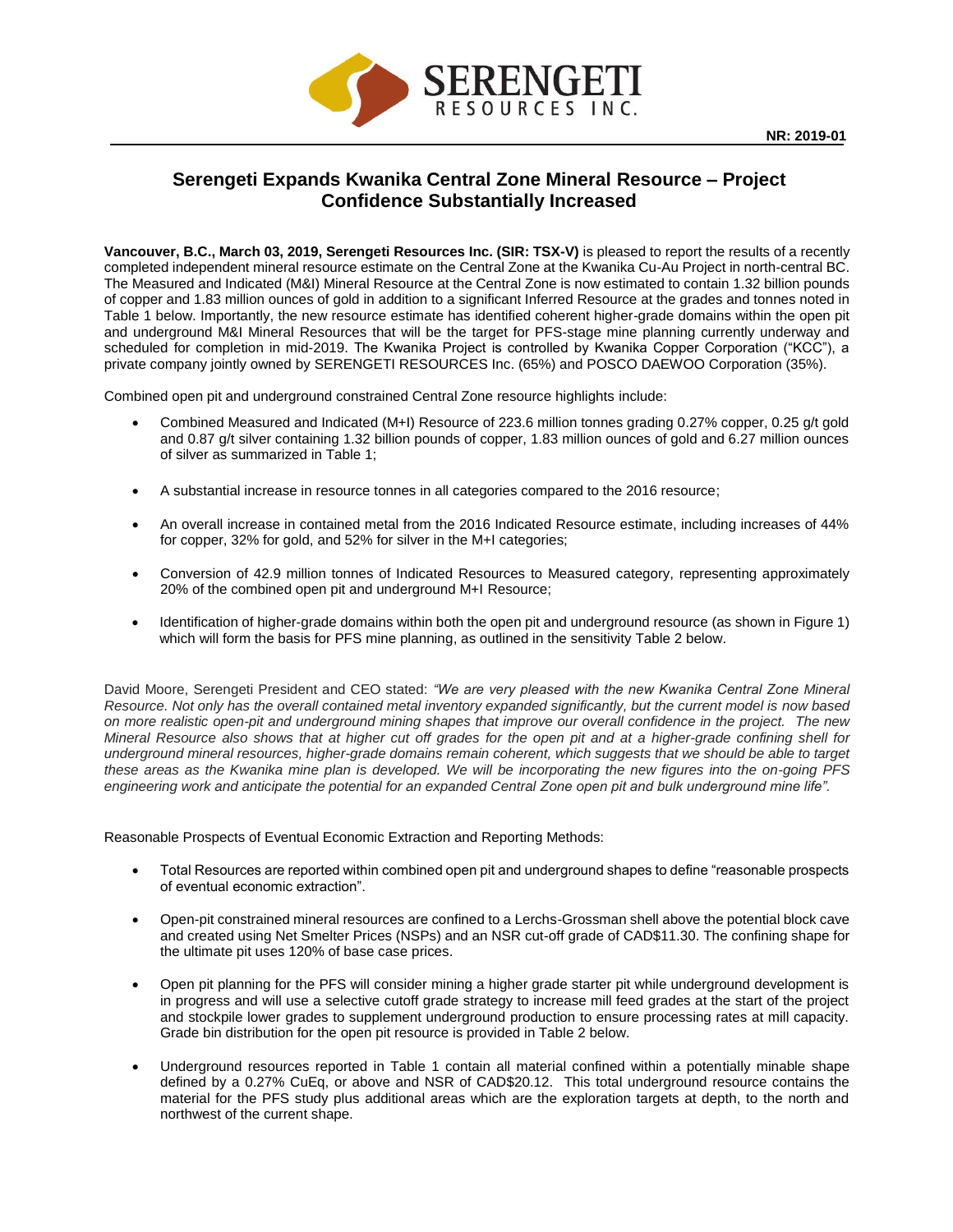- Underground resources reported in Table 2 contain all material confined within a potentially mineable shape defined by the 0.40% CuEq (or NSR=CAD\$29.80), which will be considered for the ongoing PFS study.
- The CuEq block grades and potentially mineable confining shapes described above are illustrated in the section below at 351500E (Figure 1).

| Table 1: Summary of Total Pit and Underground Resource - Kwanika Central (effective date: December 14, 2018) |                         |                              |                                     |        |       |                        |                        |       |       |  |
|--------------------------------------------------------------------------------------------------------------|-------------------------|------------------------------|-------------------------------------|--------|-------|------------------------|------------------------|-------|-------|--|
| <b>Pit-Constrained</b>                                                                                       |                         |                              |                                     |        |       |                        |                        |       |       |  |
| <b>Classification</b>                                                                                        | Quantity<br>(Mt)        | Cut-off<br>(CuEq%)           |                                     | Grade  |       | <b>Contained metal</b> |                        |       |       |  |
|                                                                                                              |                         |                              | <b>CuEq</b>                         | Cu     | Au    | Ag                     | Cu                     | Au    | Ag    |  |
|                                                                                                              |                         |                              | (%)                                 | (%)    | (g/t) | (g/t)                  | (MIbs)                 | (koz) | (koz) |  |
| Measured                                                                                                     | 24.2                    |                              | 0.51                                | 0.34   | 0.33  | 1.07                   | 179                    | 254   | 833   |  |
| Indicated                                                                                                    | 80.4                    | 0.13                         | 0.30                                | 0.20   | 0.18  | 0.69                   | 360                    | 454   | 1,784 |  |
| <b>Total M+I</b>                                                                                             | 104.6                   |                              | 0.35                                | 0.23   | 0.21  | 0.78                   | 540                    | 708   | 2,617 |  |
| Inferred                                                                                                     | 5.7                     |                              | 0.23                                | 0.16   | 0.13  | 0.65                   | 20                     | 25    | 119   |  |
| <b>Underground</b>                                                                                           |                         |                              |                                     |        |       |                        |                        |       |       |  |
| <b>Classification</b>                                                                                        |                         | <b>Confining</b>             |                                     | Grade  |       |                        | <b>Contained metal</b> |       |       |  |
|                                                                                                              | <b>Quantity</b><br>(Mt) | <b>Shape</b><br><b>Basis</b> | <b>CuEq</b>                         | Cu     | Au    | Ag                     | Cu                     | Au    | Ag    |  |
|                                                                                                              |                         |                              | $(\%)$                              | $(\%)$ | (g/t) | (g/t)                  | (MIbs)                 | (koz) | (koz) |  |
| Measured                                                                                                     | 18.7                    |                              | 0.58                                | 0.36   | 0.40  | 1.15                   | 151                    | 239   | 692   |  |
| Indicated                                                                                                    | 100.2                   | (CuEq%)<br>0.27<br>confining | 0.44                                | 0.29   | 0.27  | 0.92                   | 634                    | 884   | 2,964 |  |
| <b>Total M+I</b>                                                                                             | 118.9                   | shape -                      | 0.46                                | 0.30   | 0.29  | 0.96                   | 784                    | 1,123 | 3,656 |  |
| Inferred                                                                                                     | 84.7                    |                              | 0.27                                | 0.17   | 0.18  | 0.60                   | 319                    | 480   | 1,634 |  |
|                                                                                                              |                         |                              | <b>Combined Pit and Underground</b> |        |       |                        |                        |       |       |  |
| <b>Classification</b>                                                                                        | <b>Quantity</b>         | Cut-off                      | Grade                               |        |       |                        | <b>Contained metal</b> |       |       |  |
|                                                                                                              | (Mt)                    | (CuEq%)                      | <b>CuEq</b>                         | Cu     | Au    | Ag                     | Cu                     | Au    | Ag    |  |
|                                                                                                              |                         |                              | $(\%)$                              | $(\%)$ | (g/t) | (g/t)                  | (MIbs)                 | (koz) | (koz) |  |
| Measured                                                                                                     | 42.9                    | As                           | 0.54                                | 0.35   | 0.36  | 1.10                   | 330                    | 493   | 1,525 |  |
| Indicated                                                                                                    | 180.6                   | applicable                   | 0.38                                | 0.25   | 0.23  | 0.82                   | 994                    | 1,338 | 4,748 |  |
| <b>Total M+I</b>                                                                                             | 223.6                   | for pit and                  | 0.41                                | 0.27   | 0.25  | 0.87                   | 1,324                  | 1,831 | 6,273 |  |
| Inferred                                                                                                     | 90.4                    | ug from<br>above             | 0.26                                | 0.17   | 0.17  | 0.60                   | 339                    | 504   | 1,753 |  |

| Table 2: Measured+Indicated Pit Resource Sensitivity and Underground Material within PFS Confining shapes |                 |                               |       |                     |             |                        |                     |             |             |  |
|-----------------------------------------------------------------------------------------------------------|-----------------|-------------------------------|-------|---------------------|-------------|------------------------|---------------------|-------------|-------------|--|
| <b>Pit-Constrained Sensitivity Analysis at Various Cut-Off Grades</b>                                     |                 |                               |       |                     |             |                        |                     |             |             |  |
|                                                                                                           | <b>Quantity</b> | Cut-off                       |       | Grade               |             | <b>Contained Metal</b> |                     |             |             |  |
| <b>Classification</b>                                                                                     | (Mt)            | (CuEq%)                       | CuEq% | Cu<br>$\frac{9}{6}$ | Au<br>(g/t) | Ag<br>(g/t)            | <b>Cu</b><br>(MIbs) | Au<br>(koz) | Ag<br>(koz) |  |
|                                                                                                           | 104.6           | 0.13                          | 0.35  | 0.23                | 0.21        | 0.78                   | 540                 | 708         | 2.617       |  |
| Total M+I                                                                                                 | 63.2            | 0.25                          | 0.45  | 0.30                | 0.27        | 0.89                   | 424                 | 546         | 1808        |  |
|                                                                                                           | 24.4            | 0.40                          | 0.67  | 0.45                | 0.41        | 1.26                   | 244                 | 318         | 991         |  |
| <b>Underground Sensitivity Analysis within 0.40% CuEq Confining Shape</b>                                 |                 |                               |       |                     |             |                        |                     |             |             |  |
| Total M+I                                                                                                 | 64.0            | $*$ 0.4<br>confining<br>shape | 0.62  | 0.39                | 0.43        | 1.23                   | 550                 | 884         | 2,520       |  |

Central Zone Resource Notes

- The cut-offs are based on prices of US\$3.25/lb of copper, US\$1,350/oz of gold, US\$17/oz of silver and assumed recoveries of 91% for copper, 75% for gold, 75% for silver.
- Copper equivalents (CuEq) values are calculated using the formula below based on the above metal prices and recoveries. They are also calculated to include smelter terms and a \$US:\$CAD exchange rate of 0.77 which results in the following equation.
- CuEq = Cu<sub>%</sub> + ((Au<sub>oz</sub>\*CAD\$1620.77\*75%) + (Ag<sub>oz</sub>\*CAD\$18.79 \*75%)) / (CAD\$3.71\*91%\*22.0462)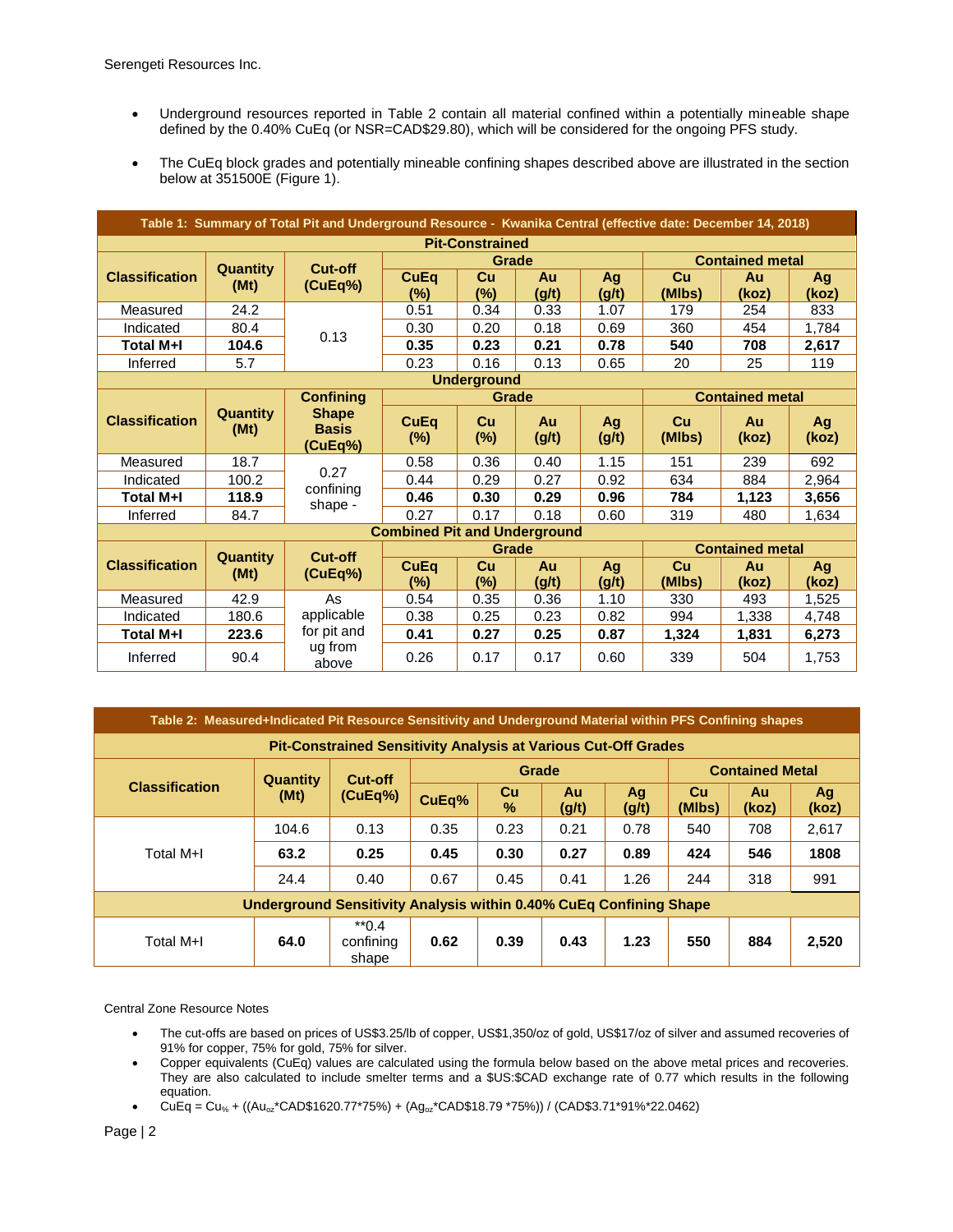• Mineral resources are not mineral reserves and do not have demonstrated economic viability. All values are rounded to reflect the relative accuracy of the estimate.



### **Figure 1: Section at 351500E illustrating the Resource Pit with Conceptual Phases and the Underground Confining Shapes**

The current Central Zone resource is based on 143 holes totaling 65,695 metres drilled at the Central Zone by Serengeti Resources since 2006 and incorporated drilling results from the 2018 program at Kwanika. Capping of assays for all metals has been done prior to compositing where applicable. Revised domains for copper and gold separately and updated grade trends reflect the presence of multiple mineralizing events and enrichment of gold and copper as overprinting events. The updated model results in a wider mineralized envelope extending deeper within the Central Zone compared to the 2016 resource estimate. A revised structural model created in 2018 provided a key input for the new resource model. Furthermore, the current resource is based on more reasonable underground and open pit confining shapes with the underground including all material within the shape (i.e. no cutoff has been applied) and the open pit allowing for reasonable cave heights. Final Cu, Au and Ag grades have been interpolated by Ordinary Kriging (OK). The model has been validated by comparison with volume-variance corrected nearest-neighbour (NN) grades to ensure no global bias and further validated with comparison to inverse-distance-cubed (ID<sup>3</sup>) interpolations for each metal to ensure consistency, precision and accuracy.

Serengeti also includes the 2016 South Zone resource (see table 3) which reported 33.3 million tonnes grading 0.26% copper and 0.08 g/t gold at 0.13% copper equivalent cut-off (Serengeti press release dated November 14<sup>th</sup>, 2016). The 2016 South Zone resource was based on 58 holes, totaling 17,958 meters drilled at the South Zone by Serengeti, between 2008-2010.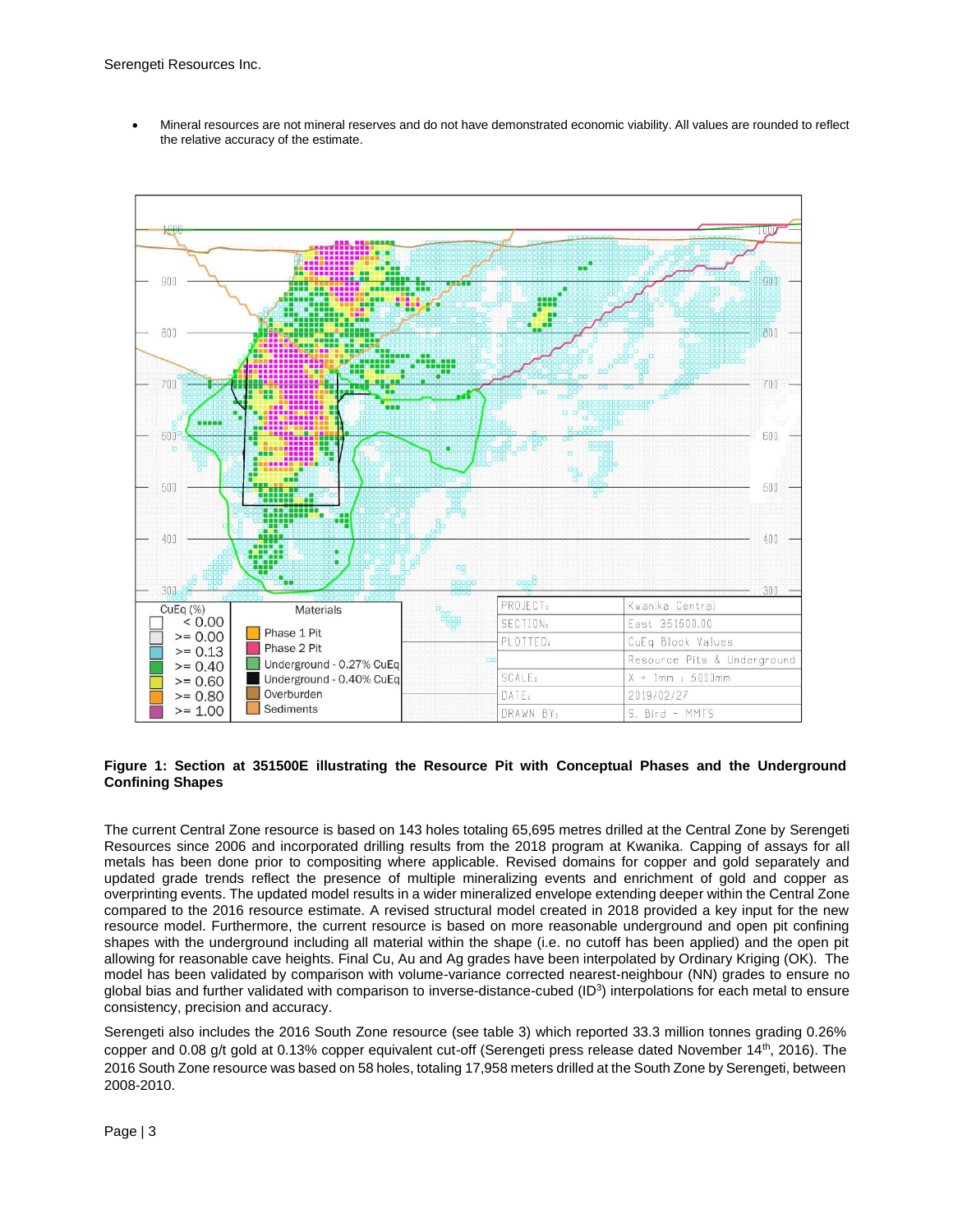Serengeti Resources Inc.

| Table 3: Restated 2016 Kwanika South Zone Mineral Resource Statement (SRK Consulting, October 14, 2016) |                         |             |      |          |        |           |        |                        |           |  |  |
|---------------------------------------------------------------------------------------------------------|-------------------------|-------------|------|----------|--------|-----------|--------|------------------------|-----------|--|--|
| <b>Pit-Constrained</b>                                                                                  |                         |             |      |          |        |           |        |                        |           |  |  |
| <b>Classification</b>                                                                                   | <b>Quantity</b><br>(Mt) | Grade       |      |          |        |           |        | <b>Contained metal</b> |           |  |  |
|                                                                                                         |                         | <b>CuEq</b> | Cu   | Ag<br>Au | Mo (%) | <b>Cu</b> | Au     | Ag                     | Mo (Mlbs) |  |  |
|                                                                                                         |                         | (%)         | (%)  | (g/t)    | (g/t)  |           | (Mlbs) | (koz)                  | (koz)     |  |  |
| Inferred                                                                                                | 33.3                    | 0.31        | 0.26 | .08      | 1.64   | 0.01      | 191    | 80                     | 1,760     |  |  |

South Zone Resource Notes

\*Open-pit constrained mineral resources are reported in relation to a conceptual Whittle pit shell. Mineral resources are not mineral reserves and do not have demonstrated economic viability. All figures are rounded to reflect the relative accuracy of the estimate. All composites have been capped where appropriate.

\*\* Open-pit constrained mineral resources are reported at a copper equivalent cut-off of 0.13%. The cut-offs are based on prices of US\$3.00/lb of copper, US\$1,300/oz of gold, US\$20/oz of silver, US\$9.00/lb of molybdenum and assumed recoveries of 89% for copper, 70% for gold, 75% for silver, and 60% for molybdenum.

\*\*\* Copper equivalent values are calculated using the formula:

 $CuEq = Cu_{%} + ((Au_{gpr}/31.1034*Au_{Price}*Au_{Recovery}) + (Ag_{gp}/31.1034*Ag_{Price}*Ag_{Recovery}) + (Mo_{%}*Mo_{Price}*Mo_{Recovery}*22.0462)) / (Cu_{Price}*Cu_{Recovery}*22.0462)$ 

### **Independent Consultants**

The current updated Central Zone resource estimate was completed by Moose Mountain Technical Services (MMTS) of Cranbrook, British Columbia under the direction of Sue Bird, P. Eng., an independent Qualified Person as defined by NI 43-101. Sue Bird, P. Eng. completed a site visit to the Kwanika property from July 13 – 16, 2018 and reviewed and advised the geological modeling input to the current study.

The South Zone resource estimate was completed in 2016 by SRK Consulting (Canada) Inc., of Vancouver, British Columbia under the direction of Marek Nowak P. Eng., an independent Qualified Person as defined by NI 43-101. Chad Yuhaz, P. Geo., also of SRK and also a QP, completed the site visit to the Kwanika property in 2016 and was involved with the geological modeling input for the 2016 South Zone resource estimate.

CIM (2014) definitions and guidelines were followed for the Mineral Resource estimation based on the parameters provided above. Mineral Resources do not have demonstrated economic viability and Measured Resources have a higher degree of confidence than do Indicated Resources, which have a higher degree of confidence than Inferred Resources. A technical report providing details of the estimate will be filed on SEDAR [\(www.sedar.com\)](http://www.sedar.com/) within 45 days.

Readers are reminded that prior resource estimates published by Serengeti, and filed on SEDAR, are now superseded and should no longer be relied upon.

### **About Serengeti Resources Inc.**

Serengeti is a mineral exploration company managed by an experienced team of professionals with a solid track record of exploration success. The Company is currently advancing its Kwanika copper-gold project in partnership with POSCO DAEWOO Corporation and exploring its extensive portfolio of properties in north-central British Columbia. A number of these other projects are available for option or joint venture and additional information can be found on the Company's website at [www.serengetiresources.com.](http://www.serengetiresources.com/)

### **Quality Assurance/Quality Control**

Sample analysis for the 2018 Kwanika drilling program was completed at Bureau Veritas Minerals Laboratory in Vancouver, BC, which is ISO 9001:2015 and 17025 accredited. A robust quality assurance/quality control program was completed by KCC which included inserting field blanks, standards and duplicates into the sample stream before being shipped to the laboratory. QAQC samples accounted for a minimum of 20% of the samples which were analyzed in addition to the laboratory's own quality assurance program. Copper and silver analyses were determined by AQ 270 which is a combined ICP-ES/MS method following Aqua-Regia digestion and is capable of determining up to 100,000 ppm Cu and 1,000 ppm Ag; Au was determined by FA430, a lead collection, Fire Assay/AAS method using a 30-gram sub-sample and has an upper detection limit of 10 ppm Au. MMTS and SRK have concluded that the QAQC verifies the assay grades used in both the Kwanika Central and the Kwanika South models.